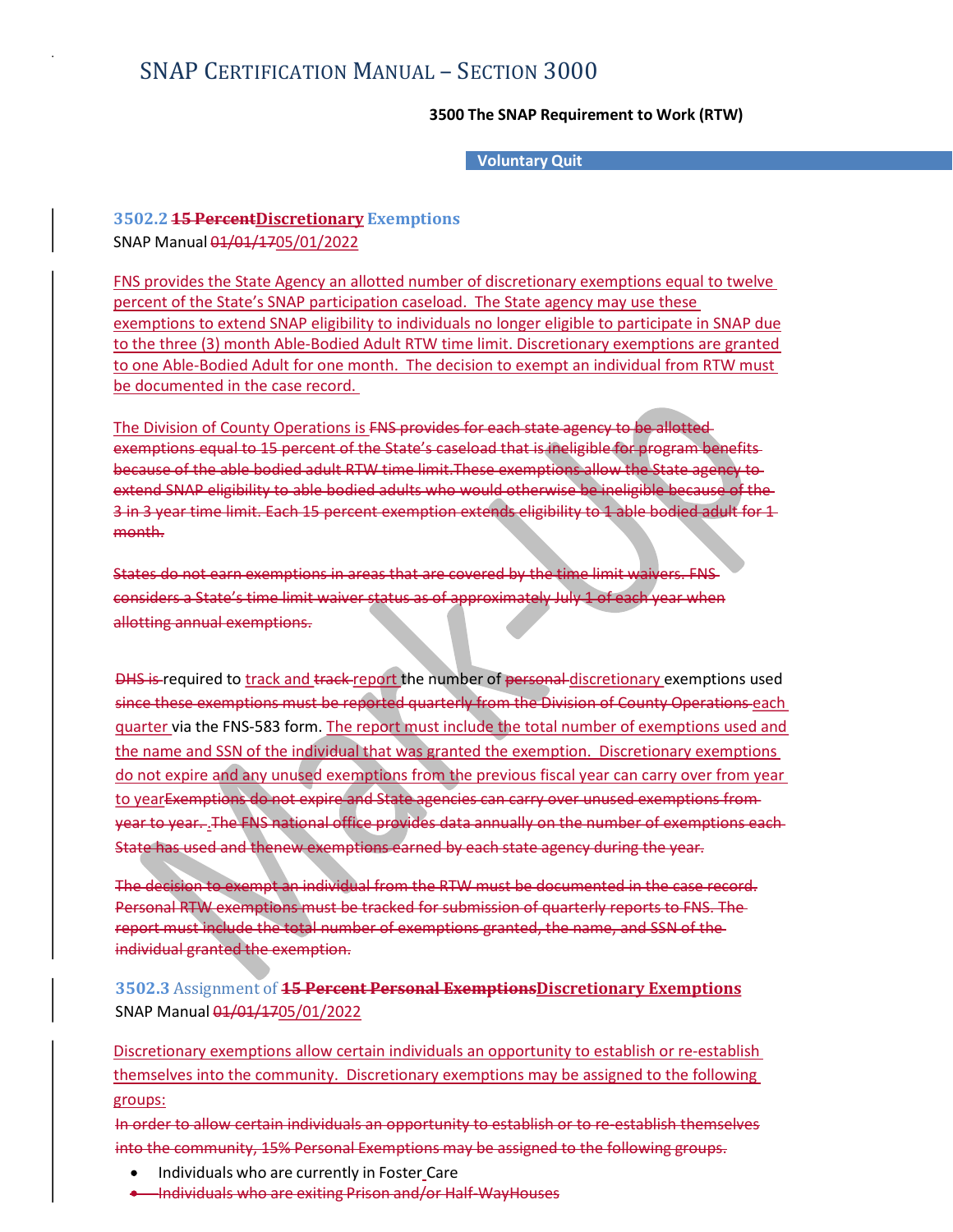# SNAP CERTIFICATION MANUAL – SECTION 3000<br>3500 The SNAP Requirement to Work (RTW)<br>Voluntary Quit

# - - SECTION 3000<br>3500 The SNAP Requirement to Work (RTW)<br>Voluntary Quit<br>Alcohol RehabilitationCenters<br>'s Shelters

### Voluntary Quit

- 
- Individuals who are in Battered Women's Shelters

INAP CERTIFICATION MANUAL – SECTION 3000<br>3500 The SNAP Requirement to Work (RTW)<br>Individuals who are exiting Drug and/or Alcohol RehabilitationCenters<br>Individuals who are in Battered Women's Shelters<br>Iividuals who are curr IMAP CERTIFICATION MANUAL – SECTION 3000<br>
S500 The SNAP Requirement to Work (RTW)<br>
Undividuals who are exiting Drug and/or Aleohol RehabilitationCenters<br>
Individuals who are in Battered Women's Shelters<br>
Individuals who ar the RTW until they exit Foster Care or the Battered Women's Shelter.

Individuals who are exiting Prison and/or Halfway Houses and Drug/Alcohol Rehabilitation Treatment Centers may be granted a 15% Personal Exemption from the RTW for 3 months.